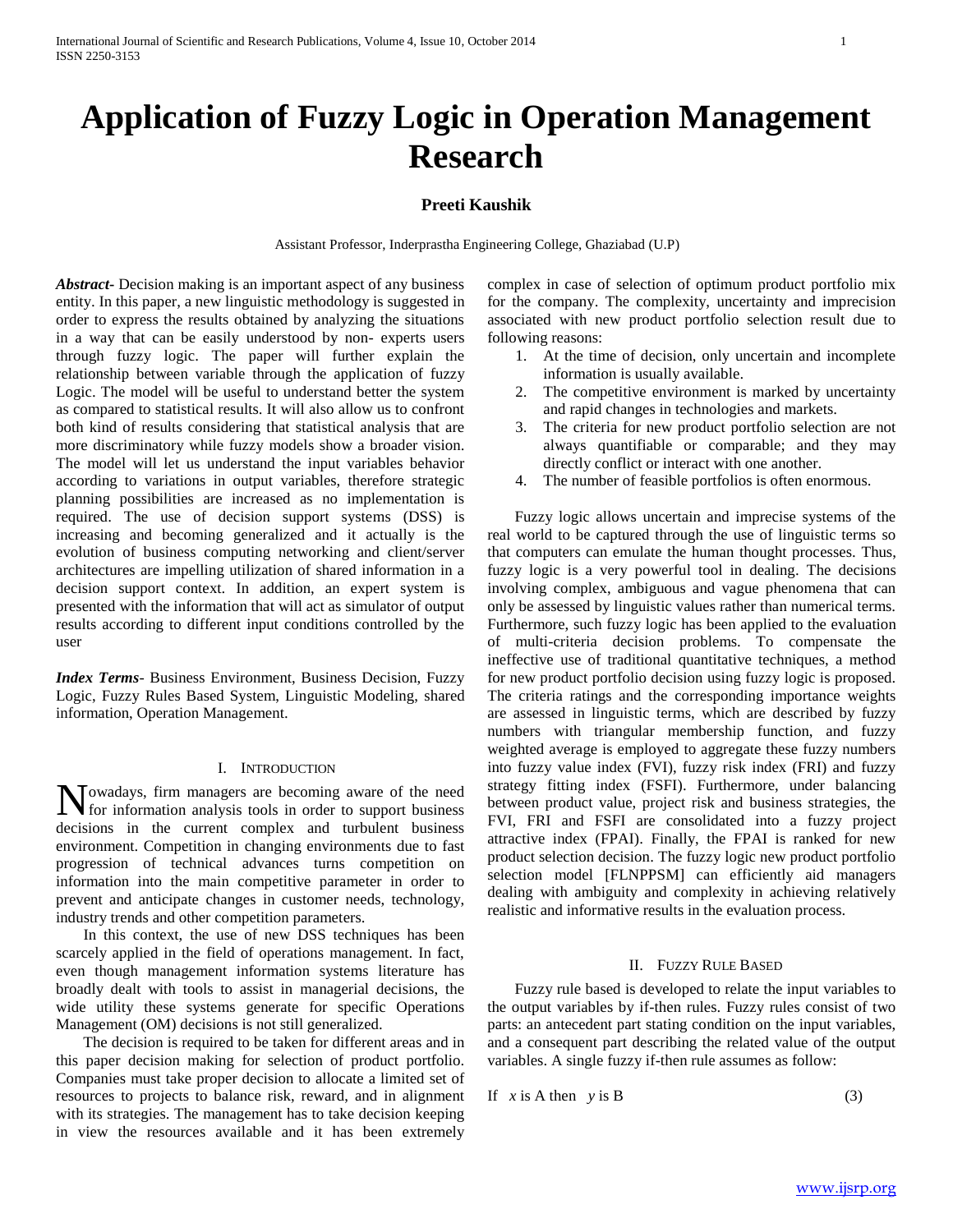Where A and B, are linguistic values defined by fuzzy set on the ranges (universes of discourse) *X* and *Y* , respectively. The if- part of the rule " $x$  is A " is antecedent or premise, while the then-part of the rule " $y$  is B" is consequent or conclusion. An example such a rule might be If service is good then price of food is average

 In this rule, service and price are two fuzzy variables. The fuzzy values in this rule are good and average descriptions. These values are defined on universes of discourse and determine the degree of element  $x$  which belongs to the membership functions. In general, the input to an if-then rule is the current value for the input variable (in this case, service) and the output is an entire fuzzy set (in this case, average).

# III. METHOD AND ALGORITHM

 The framework of fuzzy logic new product portfolio selection model is composed of three main stages. The first stage is the new-product pre-screening. In this stage, on the basis of business strategy and new product strategy, the managers will set up a set of critical characteristics for the new product must meet to determine a new product is pass or kill. The second stage is the individual new product scoring. In this stage, due to the change in business environment, managerial goals and company"s competency, the managers develop a set of criteria that new product should meet to rate the attractiveness of a new product. The third stage prioritizes projects and allocates resources into projects for portfolio selection. A stepwise description is given below:

- 1. Form a committee of decision-makers and collect the project related data.
- 2. Select a criteria for scoring project's value, strategy fitting and development risk.
- 3. Define linguistic variables as well as associated membership functions for measuring the project's value, strategy fitting and development risk.
- 4. Assess the criteria using linguistic terms and translate them into fuzzy numbers.
- 5. Aggregate fuzzy numbers to obtain FSFI, FVI and FRI of a new product development project.
- 6. Alignment of portfolio strategies.
- 7. Resource allocation and project selection

 The fuzzy logic new product portfolio selection model [FLNPPSM] can efficiently aid managers dealing with ambiguity and complexity in achieving relatively realistic and informative results in the evaluation process.

### IV. APPLICATION OF FLNPPSM

Select criteria for scoring project's strategy fitting, value and risk. The next step in the product selection process was to decide the criteria to evaluate the proposed products. A new product selection decision depends not only on the value of the product but also on strategy fitting and development risk. Based

| Major criteria        | Sub criteria                  | <b>Element criteria</b>                                                           |  |  |
|-----------------------|-------------------------------|-----------------------------------------------------------------------------------|--|--|
| Strategy fit (A)      | Business strategy fit $(A_1)$ | Degree of fitting the strategy for the product line and/or<br>business $(A_{11})$ |  |  |
|                       |                               | Synergy with other product/business within company $(A_{12})$                     |  |  |
|                       | Strategic leverage $(A_2)$    | Proprietary position $(A_{21})$                                                   |  |  |
|                       |                               | Platform for growth $(A_{22})$                                                    |  |  |
| <b>New</b><br>product | value Competitive             | Matches desired entry timing needed by target segments                            |  |  |
| (B)                   | Marketing<br>advantages       | $(B_{11})$                                                                        |  |  |
|                       | $(B_1)$                       | Has unique or special functions to meet and/or special                            |  |  |
|                       |                               | features to attract target segments $(B_{12})$                                    |  |  |
|                       |                               | Conforms to our sales force, channels of distribution and                         |  |  |
|                       |                               | logistical strengths $(B_{13})$                                                   |  |  |
|                       | Market                        | attractiveness Size of the markets $(B_{21})$                                     |  |  |
|                       | $(B_2)$                       | Long-term potential of markets $(B_{22})$                                         |  |  |
|                       |                               | Growth rates of markets $(B_{23})$                                                |  |  |
|                       | Technological                 | suitability Allows the company to use very best suppliers $(B_{31})$              |  |  |
|                       | $(B_3)$                       | Degree of fitting R&D skills/resources $(B_{32})$                                 |  |  |
|                       |                               | Degree of fitting engineering/design skills/resources $(B_{33})$                  |  |  |
|                       |                               |                                                                                   |  |  |

# **Table 1: Characteristics of high-performance new product arenas:**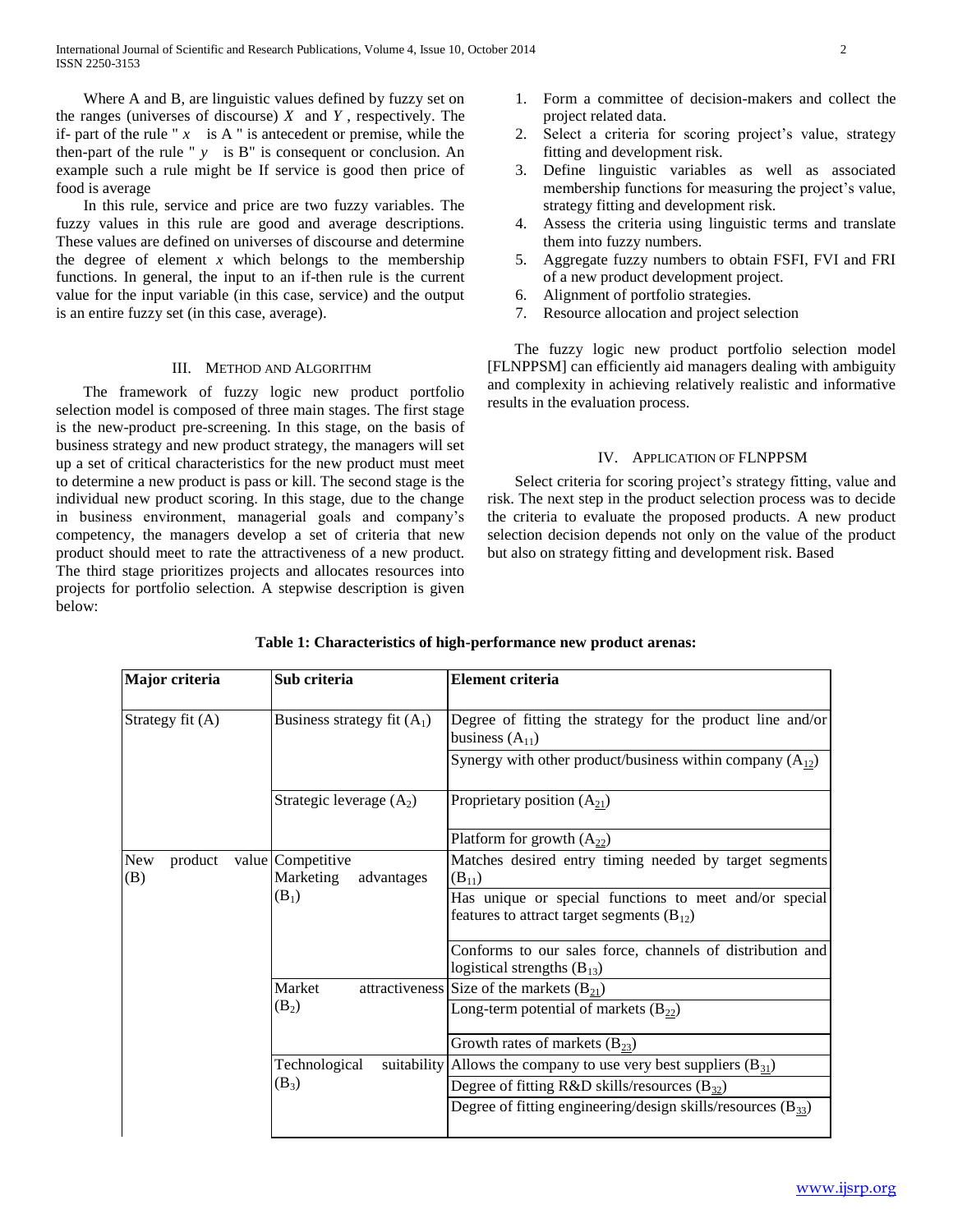|                  | Potential<br>for<br>product advantage $(B_4)$ | gaining Magnitude of effect for customers $(B_{41})$            |  |  |
|------------------|-----------------------------------------------|-----------------------------------------------------------------|--|--|
|                  |                                               | New products will meet customer needs $(B_{42})$                |  |  |
|                  |                                               | New product differentiated from competitive products $(B_{43})$ |  |  |
| <b>New</b>       | product Organizational Risk $(C_1)$           | Lack of resource commitment $(C_{11})$                          |  |  |
| development risk |                                               | Lack of implementation capability $(C_{12})$                    |  |  |
| (C)              |                                               | Organizational and/or financial impact $(C_{13})$               |  |  |
|                  | Technical                                     | uncertainty Technical gap $(C_{21})$                            |  |  |
|                  | risk $(C_2)$                                  | Program complexity $(C_{22})$                                   |  |  |
|                  |                                               | The Project time frame $(C_{23})$                               |  |  |
|                  | Competitive risk $(C_3)$                      | Market competitiveness $(C_{31})$                               |  |  |

# **Solutions of fully fuzzy linear system by ranking function**

**Definition:** *The n* x *n linear system*

$$
(a_{11} \otimes x_1) \oplus (a_{12} \otimes x_2) \oplus \dots \oplus (a_{1n} \otimes x_n) = b_1
$$
  
\n
$$
(a_{21} \otimes x_1) \oplus (a_{22} \otimes x_2) \oplus \dots \oplus (a_{2n} \otimes x_n) = b_2
$$
  
\n
$$
\cdot \cdot \cdot \cdot \cdot \cdot \oplus (a_{nn} \otimes x_n) = b_n
$$
  
\nor in its matrix form,  
\n
$$
A \otimes x = b,
$$

is called a fully fuzzy linear system of equations (FFLSE) where the coefficient matrix  $A = [aij]^n_{i=1}$  is a fuzzy matrix and b= $[b_1,...,b_n]$  $b_n$ <sup>T</sup> is a fuzzy number vector and the fuzzy number vector x is the unknown to be found.

**Proposition** Suppose that the matrices B and  $M = \begin{bmatrix} A+ A- \end{bmatrix}$  are invertible,  *C- C+*

and  $(x_1,...,x_n)^T$  given by  $X_j = (x_j, y_j, z_j), j = 1,..., n$ , be the solution of equation

Then this solution is a nonnegative fuzzy exact solution of (3.4) if it satisfies  $0 < x$  i  $< y$  i  $< z$  i, i = 1,..., n.  ${A^+x + A^-z, By, C^-x + C^+z} = b = (d_1, d_2, d_3).$ 

# **Numerical example**

*A*⊗ *x = b,* 

 $\sqrt{2}$ 

Consider the following system:  $(1, 2, 5) \otimes (x_1, y_1, z_1) \oplus (3, 4, 4) \otimes (x_2, y_2, z_2) \qquad \bigoplus (0, 1, 2) \otimes (x_3, y_3, z_3)$  $=(19,68,115)$  $(2, 3, 5) \otimes (x_1, y_1, z_1) \oplus (0, 1, 11) \otimes (x_2, y_2, z_2) \qquad \bigoplus (4, 5, 6) \otimes (x_3, y_3, z_3)$  $=(30, 77, 261)$  $(2, 5, 7) \otimes (x,1, y_1, z_1) \oplus (4, 6, 6) \otimes (x_2, y_2, z_2) \qquad \bigoplus (5,7,10) \otimes (x_3, y_3 \cdot z_3)$  $= (61, 167, 253)$ 

So we must solve two following systems

| $1 \quad 3 \quad 0 \quad 0 \quad 0 \quad 0$                    |             |                |                |                   | $\begin{bmatrix} x1 \\ x2 \\ x3 \\ z1 \\ z2 \end{bmatrix}$ = $\begin{bmatrix} = \\ = \\ = \\ = \\ = \end{bmatrix}$ | $\begin{cases}\n19 \\ 30 \\ 61\n\end{cases}$ |
|----------------------------------------------------------------|-------------|----------------|----------------|-------------------|--------------------------------------------------------------------------------------------------------------------|----------------------------------------------|
| $\begin{vmatrix} 2 & 0 \end{vmatrix}$                          |             | $\overline{4}$ | $\overline{0}$ | $0 \quad 0$       |                                                                                                                    |                                              |
| $\begin{array}{ccccccccc}\n2 & 4 & 5 & 0 & 0 & 0\n\end{array}$ |             |                |                |                   |                                                                                                                    |                                              |
| $\overline{0}$                                                 | $0 \quad 0$ |                |                | $5\quad 4\quad 2$ |                                                                                                                    | $\frac{1}{115}$                              |
| $\overline{0}$                                                 | $0 \quad 0$ |                |                | 5 11 6            |                                                                                                                    | 261                                          |
|                                                                |             |                |                |                   |                                                                                                                    |                                              |
|                                                                |             |                |                |                   |                                                                                                                    |                                              |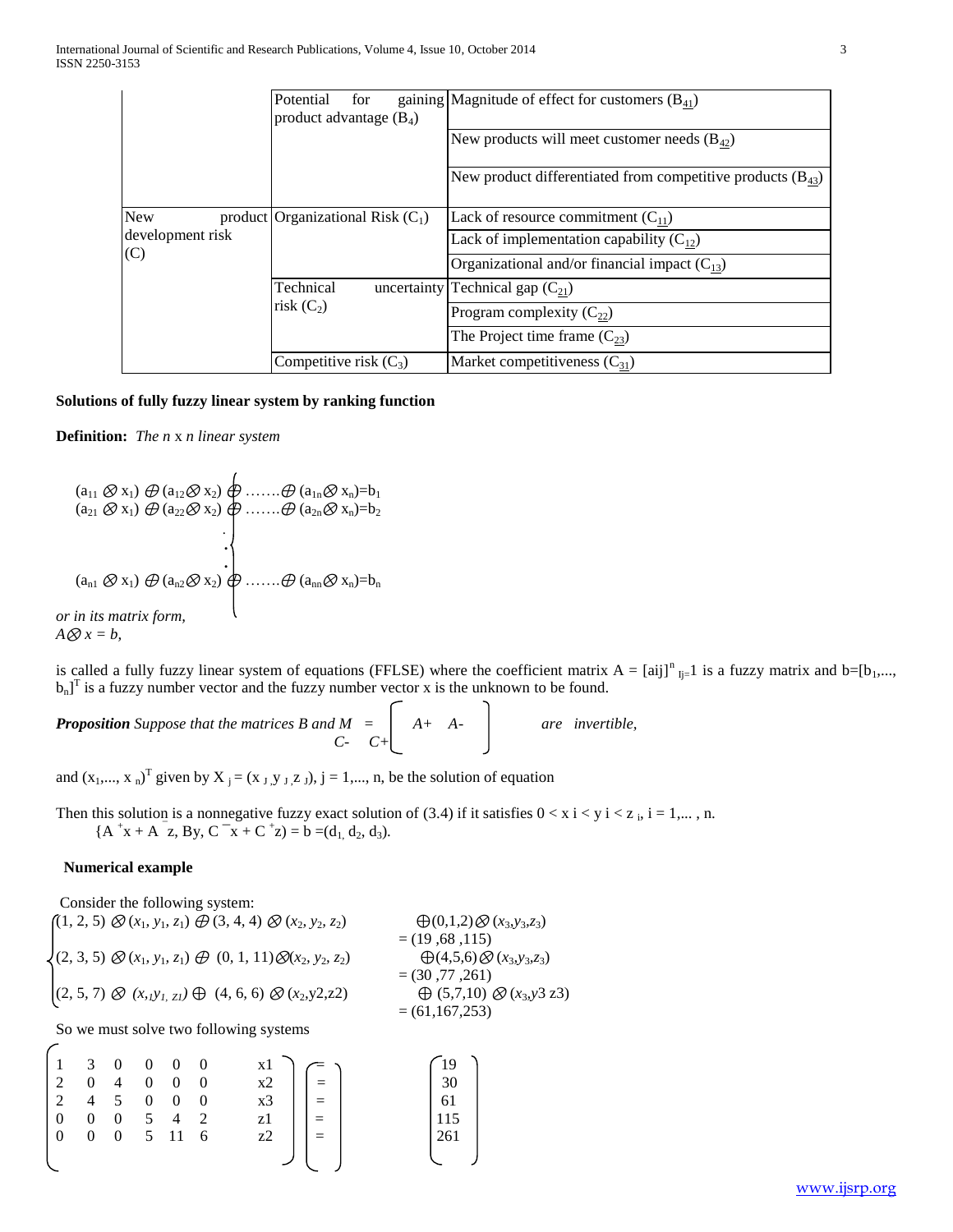| $\theta$ |  | 7 | - 6 | 10 | z3                                                                                                                                                                 |  |  |  |
|----------|--|---|-----|----|--------------------------------------------------------------------------------------------------------------------------------------------------------------------|--|--|--|
|          |  |   |     |    | $\begin{bmatrix} 2 & 4 & 1 \\ 3 & 1 & 5 \\ 5 & 6 & 7 \end{bmatrix}$ $\begin{bmatrix} y1 \\ y2 \\ y3 \end{bmatrix} = \begin{bmatrix} 68 \\ 77 \\ 167 \end{bmatrix}$ |  |  |  |
|          |  |   |     |    | Using theorem to solve fuzzy linear system:                                                                                                                        |  |  |  |
|          |  |   |     |    | $\begin{array}{c cc} \text{y1} & \text{z1} \\ \text{y2} & \text{z2} \end{array}$ = $\begin{array}{c cc} 1 & 2 & 7 \\ 6 & 12 & 14 \end{array}$                      |  |  |  |

 $X3 \t y3 \t z3 \t J = \t (7 \t 10 \t 12$ 

Linguistic variables as well as associated membership functions for measuring the project's strategy fitting, value and risk are defined. Finally, the rating scale R= {Worst [W], Very Poor [VP], Poor [P], Fair [F], Good [G], Very Good [VG], Excellent [E]} was chosen for evaluating the rating effect of the different criteria of the project's strategy fitting and value; the rating scale  $R' =$ {Extremely High [EH], Very High [VH], High [H], Fairly High [FH], Medium [M], Fairly Low [FL], Low [L]} was used for estimating the possibility of project development risk; the weighting scale  $W = \{Very Low [V_L], Low [L], Fairly Low [FL], Fairly$ High [FH], High [H], Very High [VH]} were used for evaluating the relative importance of the various criteria. All scales and their associated membership functions are listed in

| Performance rate        |                  | Risk possibility        |                        | Importance weight       |                  |
|-------------------------|------------------|-------------------------|------------------------|-------------------------|------------------|
| Linguistic<br>variables | Fuzzy number     | Linguistic<br>variables | Fuzzy number           | Linguistic<br>variables | Fuzzy number     |
| Worst $(W)$             | (0, 0, 0.2)      | Low (L)                 | (0, 0, 0.2)            | Very Low (VL)           | (0, 0, 0.2)      |
| Very poor (VP)          | (0, 0.2, 0.4)    | Fairly Low (FL)         | (0, 0.2, 0.4)          | Low (L)                 | (0, 0.2, 0.4)    |
| Poor $(P)$              | 0.2, 0.35, 0.5   | Medium $(M)$            | 0.2, 0.35, 0.5         | Fairly Low (FL)         | 0.2, 0.35, 0.5   |
| Fairly (F)              | (0.3, 0.5, 0.7)  | Fairly High (FH)        | (0.3, 0.5, 0.7)        | Fairly (F)              | (0.3, 0.5, 0.7)  |
| Good(G)                 | (0.5, 0.65, 0.8) | High(H)                 | (0.5, 0.65, 0.8)       | Fairly High (FH)        | (0.5, 0.65, 0.8) |
| Very Good (VG)          | (0.6, 0.8, 1.0)  | Very High (VH)          | (0.6, 0.8, 1.0)        | High(H)                 | (0.6, 0.8, 1.0)  |
| Excellent (E)           | (0.8, 1.0, 1.0)  | Extremely<br>(EH)       | High $(0.8, 1.0, 1.0)$ | Very High (VH)          | (0.8, 1.0, 1.0)  |

**Table 2: Linguistic variables and the corresponding fuzzy numbers**

 Assess the criteria using linguistic terms and translate them into fuzzy numbers: Once the linguistic variables and associated membership functions for evaluating are defined, the experts use the linguistic terms to directly assess the rating which characterizes the degree of the effect/impact of various factors on the attractiveness of the new product development project as in Table 3. Furthermore, On the basis of Table 2, fuzzy numbers parameterized by quadruples, Table 4 is the linguistic terms approximated by the fuzzy numbers of new product P1 assessed by senior manager of marketing.

 Aggregate fuzzy numbers to obtain fuzzy value index (FVI), fuzzy risk index (FRI) and fuzzy strategy fitting index (FSFI) of the new product development project. According to the fuzzy weighted-average definition, the FVI, FRI and FSFI can be obtained by a standard fuzzy operation.

Applying the same processes, the new project  $P_1$  was assessed by the other four seniors managers. Finally, mean operation is used for integrating the FVIs, FRIs and FSFIs under the same project assessed by different senior managers. Furthermore, the senior managers assess the other eight new product projects.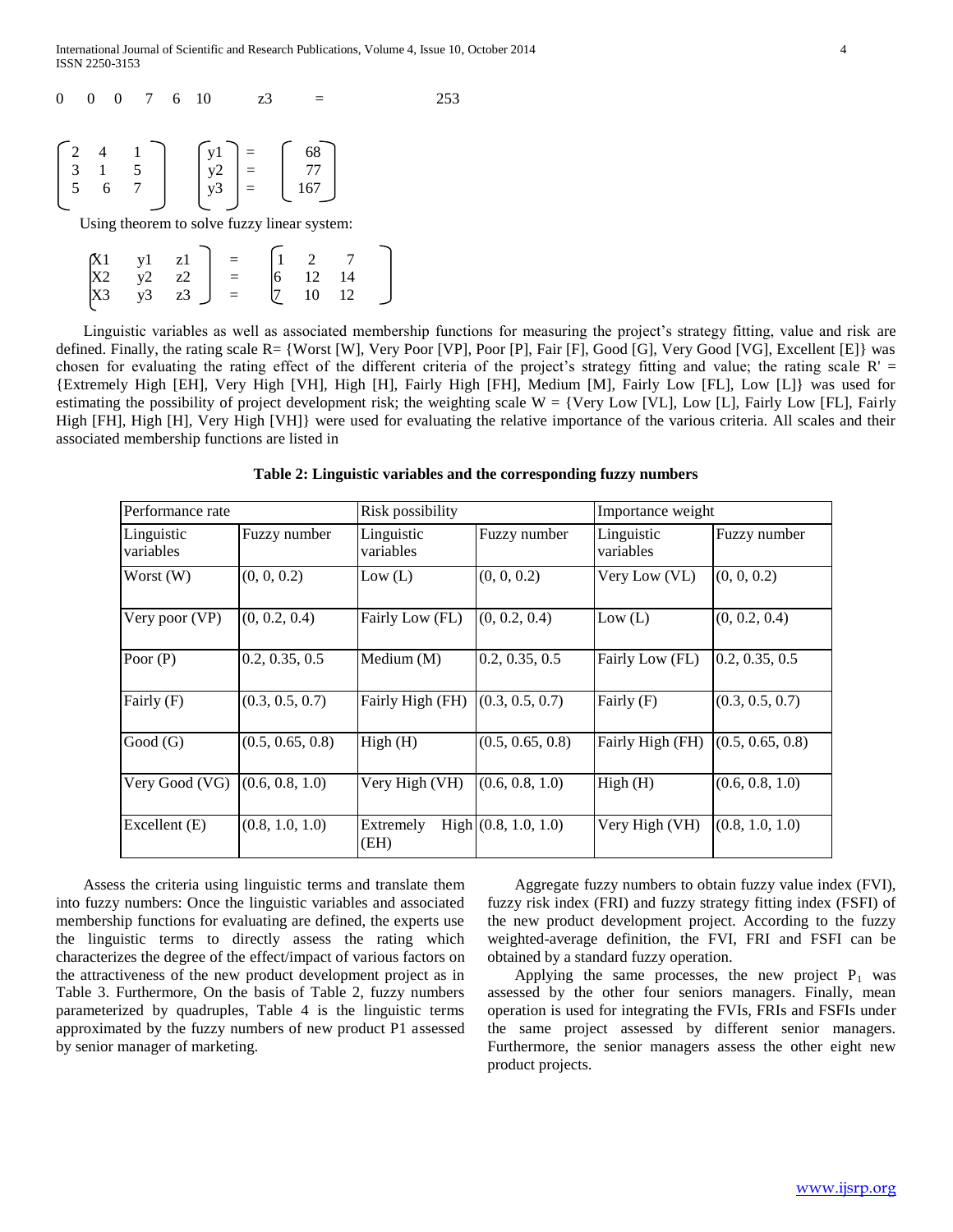| Sub criteria   | Element criteria | Fuzzy rating            | sub criteria                      | Fuzzy weight of Fuzzy weight of<br>sub criteria |
|----------------|------------------|-------------------------|-----------------------------------|-------------------------------------------------|
| A <sub>1</sub> | A11              | $\overline{\text{VG}}$  | H                                 | H                                               |
|                | A12              | $\overline{E}$          |                                   | $\overline{\text{VH}}$                          |
| A2             | A21              | $\overline{G}$          | $\overline{\text{VH}}$            | $\overline{H}$                                  |
|                | A22              | $\overline{\text{VG}}$  |                                   | VH                                              |
| $B_1$          | B11              | G                       | $\,$ H                            | <b>VH</b>                                       |
|                | B12              | $\overline{\text{VG}}$  |                                   | $\mathbf{FH}% _{2}(X)$                          |
|                | B13              | ${\bf E}$               |                                   | $\, {\rm H}$                                    |
| B <sub>2</sub> | B21              | $\overline{\text{VG}}$  | $\overline{\text{VH}}$            | <b>VH</b>                                       |
|                | B22              | $\overline{G}$          |                                   | VH                                              |
|                | B23              | $\overline{G}$          |                                   | $\overline{H}$                                  |
| B3             | <b>B31</b>       | $\overline{\mathrm{E}}$ | $\ensuremath{\mathsf{FH}}\xspace$ | $FH$                                            |
|                | <b>B32</b>       | $\overline{\text{VG}}$  |                                   | $\overline{H}$                                  |
|                | <b>B33</b>       | VG                      |                                   | $\overline{H}$                                  |
| $B_4$          | <b>B41</b>       | G                       | $\, {\rm H}$                      | H                                               |
|                | <b>B42</b>       | VG                      |                                   | <b>VH</b>                                       |
|                | <b>B43</b>       | G                       |                                   | $\overline{H}$                                  |
| $C_1$          | C11              | $\overline{\rm H}$      | $\rm H$                           | $\mathbf{FH}% _{2}(X)$                          |
|                | $C_{12}$         | $\overline{\text{VH}}$  |                                   | VH                                              |
|                | C13              | FL                      |                                   | $\overline{F}$                                  |
| C <sub>2</sub> | C <sub>21</sub>  | VH                      | $\mathbf{V}\mathbf{H}$            | VH                                              |
|                | C22              | H                       |                                   | H                                               |
|                | C <sub>23</sub>  | EH                      |                                   | <b>VH</b>                                       |
| C <sub>3</sub> | C31              | VH                      | $\, {\rm H}$                      | $\overline{H}$                                  |
|                | C <sub>32</sub>  | $\overline{\rm H}$      |                                   | $\overline{\text{FH}}$                          |

| Table 3: Linguistic assessment of new product $P_1$ given by the senior manager of marketing |  |  |  |
|----------------------------------------------------------------------------------------------|--|--|--|
|----------------------------------------------------------------------------------------------|--|--|--|

Alignment of portfolio strategies: To keep a balance between project's strategy fitting, value and development risk, under the consideration of business environments, company"s business strategy and marketing direction, the steering committee of company sets a directive of the weights of project's strategy fitting, value and development risk as "Very High", "High" and "High", respectively.

| Table 4: Linguistic terms approximated by fuzzy numbers of new product $P_1$ given by a senior manager of marketing |  |
|---------------------------------------------------------------------------------------------------------------------|--|
|---------------------------------------------------------------------------------------------------------------------|--|

| Sub criteria   | Element criteria | Fuzzy rating     | Fuzzy<br>weight  | of Fuzzy<br>of   |
|----------------|------------------|------------------|------------------|------------------|
|                |                  |                  | sub criteria     | weight<br>sub    |
|                |                  |                  |                  | criteria         |
| A <sub>1</sub> | A11              | (0.6, 0.8, 1.0)  | (0.6, 0.8, 1.0)  | (0.6, 0.8, 1.0)  |
|                | A12              | (0.8, 1.0, 1.0)  |                  | (0.8, 1.0, 1.0)  |
| A <sub>2</sub> | A21              | (0.5, 0.65, 0.8) | (0.8, 1.0, 1.0)  | (0.6, 0.8, 1.0)  |
|                | A22              | (0.6, 0.8, 1.0)  |                  | (0.8, 1.0, 1.0)  |
|                |                  |                  |                  |                  |
| B1             | <b>B11</b>       | (0.5, 0.65, 0.8) | (0.6, 0.8, 1.0)  | (0.8, 1.0, 1.0)  |
|                | <b>B12</b>       | (0.6, 0.8, 1.0)  |                  | (0.5, 0.65, 0.8) |
|                | <b>B13</b>       | (0.8, 1.0, 1.0)  |                  | (0.6, 0.8, 1.0)  |
| B <sub>2</sub> | <b>B21</b>       | (0.6, 0.8, 1.0)  | (0.8, 1.0, 1.0)  | (0.8, 1.0, 1.0)  |
|                | <b>B22</b>       | (0.5, 0.65, 0.8) |                  | (0.8, 1.0, 1.0)  |
|                | <b>B23</b>       | (0.5, 0.65, 0.8) |                  | (0.6, 0.8, 1.0)  |
| B <sub>3</sub> | <b>B31</b>       | (0.8, 1.0, 1.0)  | (0.5, 0.65, 0.8) | (0.5, 0.65, 0.8) |
|                | <b>B32</b>       | (0.6, 0.8, 1.0)  |                  | (0.6, 0.8, 1.0)  |
|                | <b>B33</b>       | (0.6, 0.8, 1.0)  |                  | (0.6, 0.8, 1.0)  |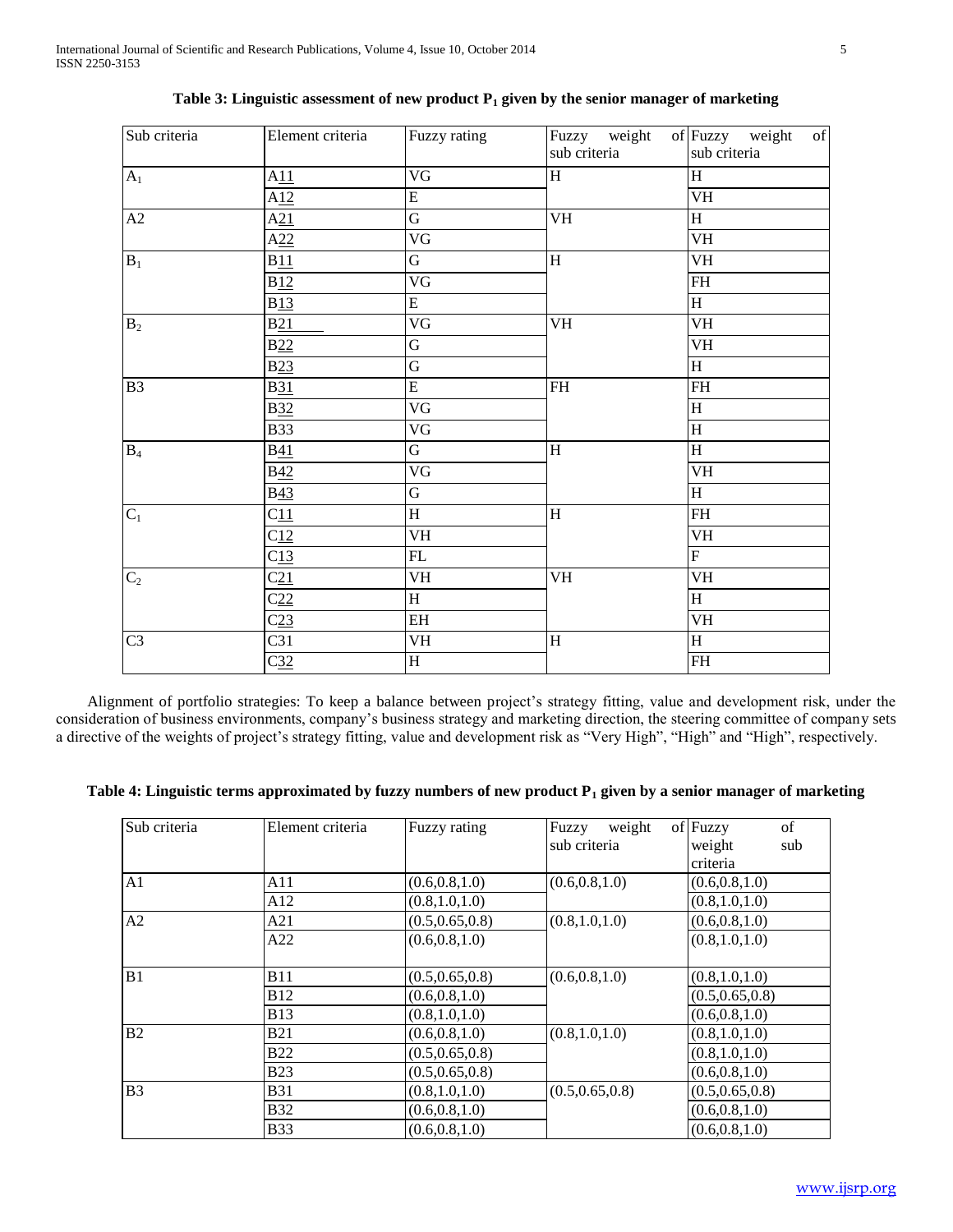International Journal of Scientific and Research Publications, Volume 4, Issue 10, October 2014 6 ISSN 2250-3153

| $B_4$          | <b>B41</b>      | (0.5, 0.65, 0.8) | (0.6, 0.8, 1.0) | (0.6, 0.8, 1.0)  |
|----------------|-----------------|------------------|-----------------|------------------|
|                | <b>B42</b>      | (0.6, 0.8, 1.0)  |                 | (0.8, 1.0, 1.0)  |
|                | <b>B43</b>      | (0.5, 0.65, 0.8) |                 | (0.6, 0.8, 1.0)  |
| C <sub>1</sub> | C11             | (0.5, 0.65, 0.8) | (0.6, 0.8, 1.0) | (0.5, 0.65, 0.8) |
|                | C12             | (0.6, 0.8, 1.0)  |                 | (0.8, 1.0, 1.0)  |
|                | C13             | (0.3, 0.5, 0.7)  |                 | (0.3, 0.5, 0.7)  |
| C <sub>2</sub> | C <sub>21</sub> | (0.6, 0.8, 1.0)  | (0.8, 1.0, 1.0) | (0.8, 1.0, 1.0)  |
|                | C <sub>22</sub> | (0.5, 0.65, 0.8) |                 | (0.6, 0.8, 1.0)  |
|                | C <sub>23</sub> | (0.8, 1.0, 1.0)  |                 | (0.8, 1.0, 1.0)  |
| C <sub>3</sub> | C31)            | (0.6, 0.8, 1.0)  | (0.6, 0.8, 1.0) | (0.6, 0.8, 1.0)  |
|                | C32             | (0.5, 0.65, 0.8) |                 | (0.5, 0.65, 0.8) |
|                |                 |                  |                 |                  |

 Applying the fuzzy mean and spread method, the mean and variance of each project are calculated. The results are shown in Table 5.

|  |  | Table 5: The FPAIs of the nine new product projects and their ranking |
|--|--|-----------------------------------------------------------------------|
|  |  |                                                                       |

| Product        | Cost estimate \$ Million | Fuzzy project attractive index $\mu(M)$<br>(FPAI) |       | $\sigma(M)$ | Ranking        |
|----------------|--------------------------|---------------------------------------------------|-------|-------------|----------------|
| <b>P1</b>      | 85                       | (0.38, 0.63, 0.83)                                | 0.618 | 0.0051      | 8              |
| P <sub>2</sub> | 90                       | (0.44, 0.69, 0.88)                                | 0.675 | 0.0049      |                |
| P <sub>3</sub> | 93                       | (0.39, 0.64, 0.85)                                | 0.63  | 0.0053      | $\overline{5}$ |
| P <sub>4</sub> | 84                       | (0.40, 0.64, 0.84)                                | 0.63  | 0.0049      | $\overline{4}$ |
| $P_5$          | 105                      | (0.38, 0.63, 0.84)                                | 0.62  | 0.0053      | $\overline{7}$ |
| P <sub>6</sub> | 98                       | (0.43, 0.69, 0.87)                                | 0.67  | 0.0049      | $\overline{2}$ |
| P7             | 86                       | (0.41, 0.66, 0.86)                                | 0.645 | 0.0051      | $\overline{3}$ |
| P <sub>8</sub> | 83                       | (0.39, 0.62, 0.83)                                | 0.615 | 0.0048      | $\overline{9}$ |
| P <sub>9</sub> | 97                       | (0.44, 0.62, 0.83)                                | 0.628 | 0.0038      | 6              |

[3] Martino, J. P. (1995) "R&D Project Selection". Wiley, New York, NY.

- [4] Bard, J. F., Balachandra, R., and Kaufmann, P.E. (1988) 'An interactive approach to R&D project selection and termination", IEEE Transactions on Engineering Management 35, pp.139-146.
- [5] Kao, C. and Liu, S. T. (1999) "Competitiveness of manufacturing firms: an application of fuzzy weighted average", IEEE Transactions on Systems, Man, and Cybernetics-Part A: Systems and Humans 29(6), pp. 661-667.
- [6] Chen, L. H. and Chiou T. W. (1999) 'A fuzzy credit-rating approach for commercial loans: a Taiwan case", Omega 27(4), pp. 407-419.
- [7] Lin, C. T. (2000) 'A knowledge-based method for bid/no-bid decision making in project management", Proceedings of PMI Research Conference 2000 Paris, France: pp. 347-355.
- [8] Cooper, R. G., Edgett, S. J., and Kleinschmidt, E. J. (2002) "Optimizing the stage-gate process: What best-practice companies do-II'. Research Technology Management 45(6), pp. 43.
- [9] Chen, S. J. and Hwang, C. L. (1992) "Fuzzy Multiple Attribute Decision Making Methods and Applications". Berlin Heidelberg: Springer-Verlag.

AUTHORS **First Author** – Preeti Kaushik, Assistant Professor, Inderprastha

Engineering College, Ghaziabad (U.P), Email: preeti.kaushik@ipec.org.in , Mobile No.: 9717663165

[1] Griff Abbie (1997) "PDMA research on new product development practices: Updating trends and benchmarking best practices', Journal of Product Innovation Management, 14, pp. 429-458, 1997.

**REFERENCES** 

this study were generally pleased with the approach.

V. CONCLUSIONS This research has highlighted the decision support system for selection of new product portfolio. Because of complexity, incomplete information and ambiguity in the portfolio selection context, a fuzzy logic-based portfolio selection model, which applies linguistic approximation and fuzzy arithmetic operation, has been developed to address the new product portfolio selection. The method incorporates the multiplicity in meaning and ambiguity of factor measurement while considering important interactions among decision levels and criteria. The company and managers involved in the case study illustrated in

[2] Cooper, R.G., Edgent, S. J. and Kleinschmidi, E. J. (1999) "New product portfolio management: Practices and performance', Journal of Product Innovation Management, 16, pp. 333-351.